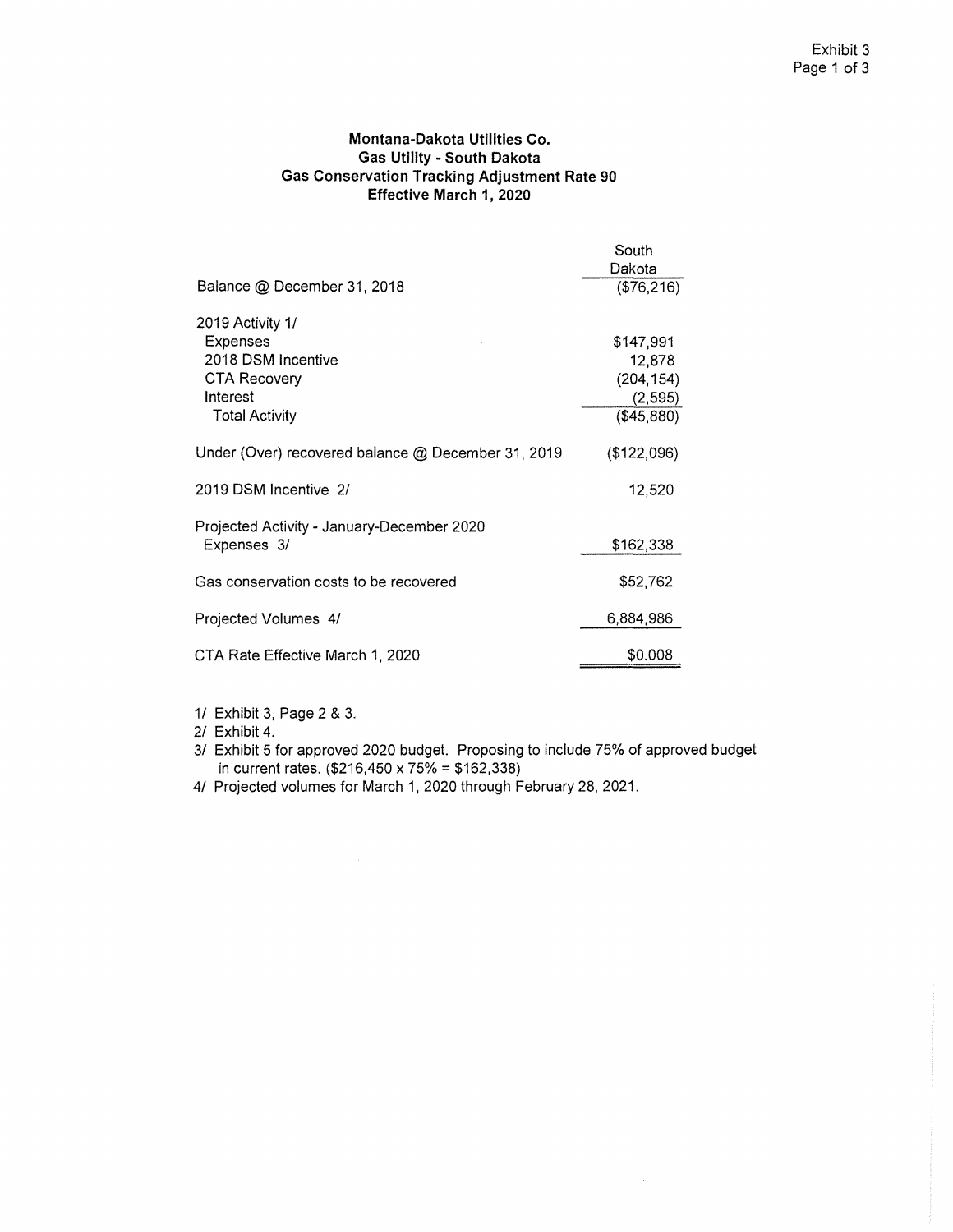## **Montana-Dakota Utilities Co. Gas Utility - South Dakota Conservation Monthly Account Balances 2019**

|                      |            |           | Current   |              |              |
|----------------------|------------|-----------|-----------|--------------|--------------|
|                      | Beginning  | Carrying  | Month     | <b>CTA</b>   | (Over)/Under |
| Month                | Balance    | Charge 1/ | Charges   | Recovery     | Recovery     |
| Beginning Balance 2/ |            |           |           |              | (\$76,216)   |
| January 2019         | (\$76,216) | ( \$151)  | \$8,646   | ( \$32, 558) | (100, 279)   |
| February             | (100,279)  | (200)     | 9.208     | (34, 101)    | (125, 372)   |
| March                | (125, 372) | (251)     | 22,274 3/ | (40.182)     | (143, 531)   |
| April                | (143, 531) | (285)     | 13,516    | (17,996)     | (148, 296)   |
| May                  | (148,296)  | (290)     | 10,733    | (12, 640)    | (150, 493)   |
| June                 | (150, 493) | (272)     | 8.565     | (8,508)      | (150,708)    |
| July                 | (150, 708) | (264)     | 9,681     | (3,915)      | (145.206)    |
| August               | (145, 206) | (236)     | 19,220    | (3,079)      | (129, 301)   |
| September            | (129, 301) | (204)     | 11,677    | (3, 136)     | (120, 964)   |
| October              | (120.964)  | (166)     | 21,394    | (6,966)      | (106, 702)   |
| November             | (106, 702) | (137)     | 15,009    | (16, 194)    | (108, 024)   |
| December             | (108.024)  | (139)     | 10,946    | (24, 879)    | (122,096)    |
| Total                |            | (\$2,595) | \$160,869 | (\$204, 154) |              |

 $\sim$ 

1/ Reflects 90-day Treasury Bill rate.

 $\sim 10^7$ 

2/ Docket No. NG19-002, Exhibit No. 3, page 2.

 $\sim 10^7$ 

3/ Includes DSM incentive amount of \$12,878 authorized in Docket No. NG19-002.